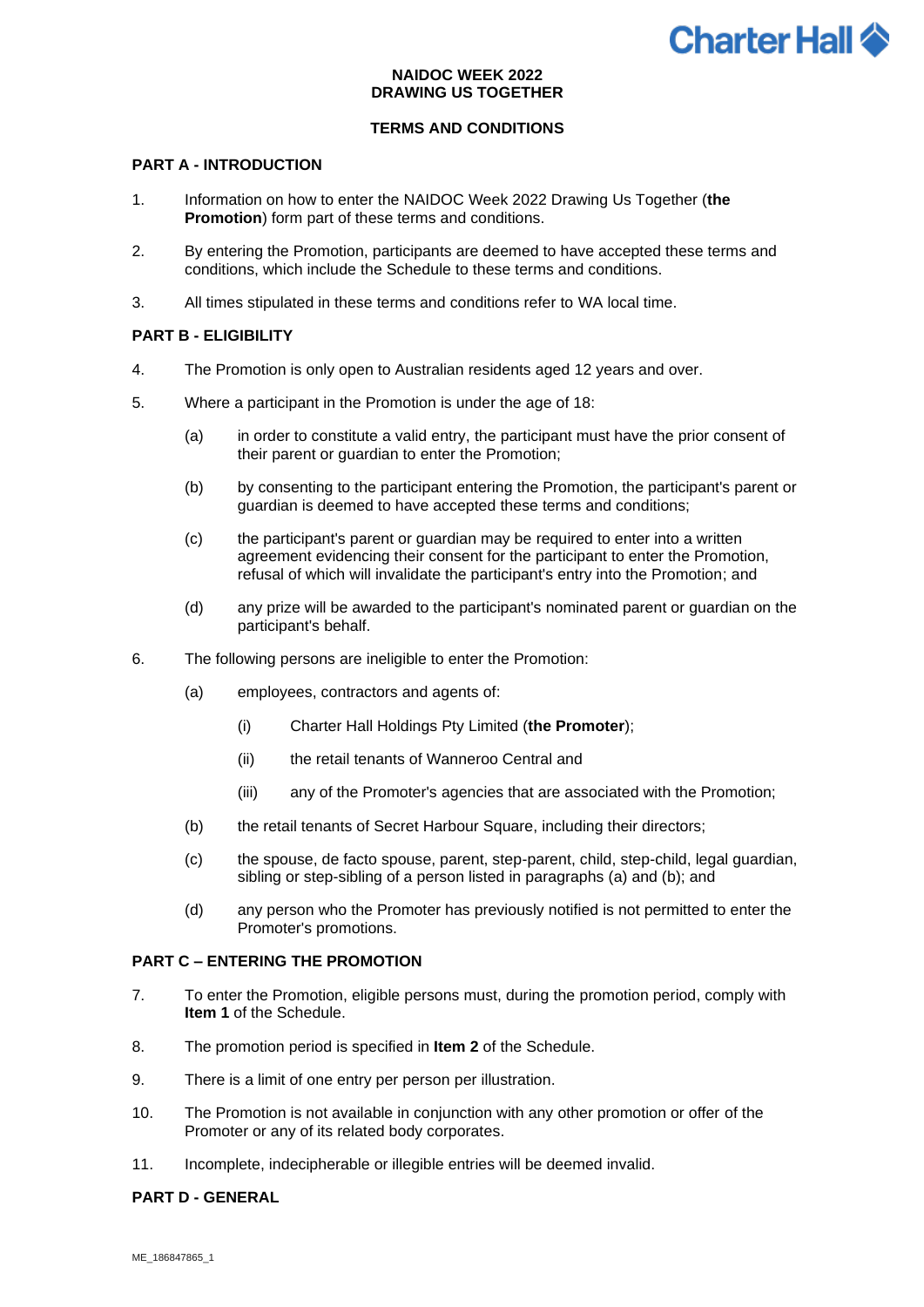

- 12. If there is a dispute as to the identity of an entrant, the Promoter reserves the right, in its sole discretion, to determine the identity of the entrant.
- 13. Entrants consent to the Promoter using the entrant's name, likeness, image and/or voice (including photograph, film and/or recording of the same) in any media for an unlimited period without remuneration for the purpose of promoting this Promotion (including any outcome), and promoting any products manufactured, distributed and/or supplied by the Promoter.
- 14. The Promoter reserves the right, at any time, to verify the validity of entries and entrants (including an entrant's identity, age and place of residence) and reserves the right, in its sole discretion, to disqualify any individual who the Promoter has reason to believe has breached any of these terms and conditions, tampered with the entry process or engaged in any unlawful or other improper misconduct calculated to jeopardise fair and proper conduct of the promotion. Errors and omissions may be accepted at the Promoter's discretion. Failure by the Promoter to enforce any of its rights at any stage does not constitute a waiver of those rights. The Promoter reserves its legal rights to recover damages or other compensation from such an offender.
- 15. If the Promotion is interfered with in any way or is not capable of being conducted as reasonably anticipated for any reason beyond the control of the Promoter, including but not limited to technical difficulties, unauthorised intervention or fraud**,** the Promoter reserves the right, in its sole discretion (acting reasonably), to the fullest extent permitted by law:
	- (a) to disqualify any entrant; or
	- (b) subject to any written directions from a regulatory authority, to modify, suspend, terminate or cancel the Promotion, as appropriate.
- 16. The Promoter's decision is final and no correspondence will be entered into.
- 17. For further information regarding the Promotion, the Promoter may be contacted at the details specified in **Item 7**.

### **PART F - PRIVACY**

18. The Promoter collects personal information about each entrant to conduct the Promotion, and may also disclose such information to third parties, including but not limited to agents, contractors, service providers, prize suppliers and regulatory authorities. [The Promoter may disclose personal information to third party service providers who are located overseas.] If an entrant does not provide personal information, the Promoter will not be able to accept the entry. It is a condition of entry that the entrant agrees to being entered into the database maintained by the Promoter. The entrant hereby consents to the Promoter using the entrant's personal information for promotional, marketing, publicity, research and profiling purposes, including sending electronic messages or telephoning the entrant and for such other purposes as set out in the Privacy Policy. Entrants should direct any request to withdraw consent, access, update or correct information to the Promoter. Upon the entrant's request, all personal information provided will be removed from the Promoter's database. To make a request an entrant can contact the Promoter at the details specified in Item 7. Personal information will be removed as soon as reasonably possible in accordance with the Privacy Policy and applicable laws. The Privacy Policy which is available at<https://www.charterhall.com.au/privacy-policy> explains more about the types of personal information the Promoter usually collects and how the Promoter handles and stores personal information, as well as how the entrant can request access to and the correction of personal information, how an entrant can complain about the Promoters' handling of personal information, and how the Promoter deals with complaints. All entries remain the property of the Promoter.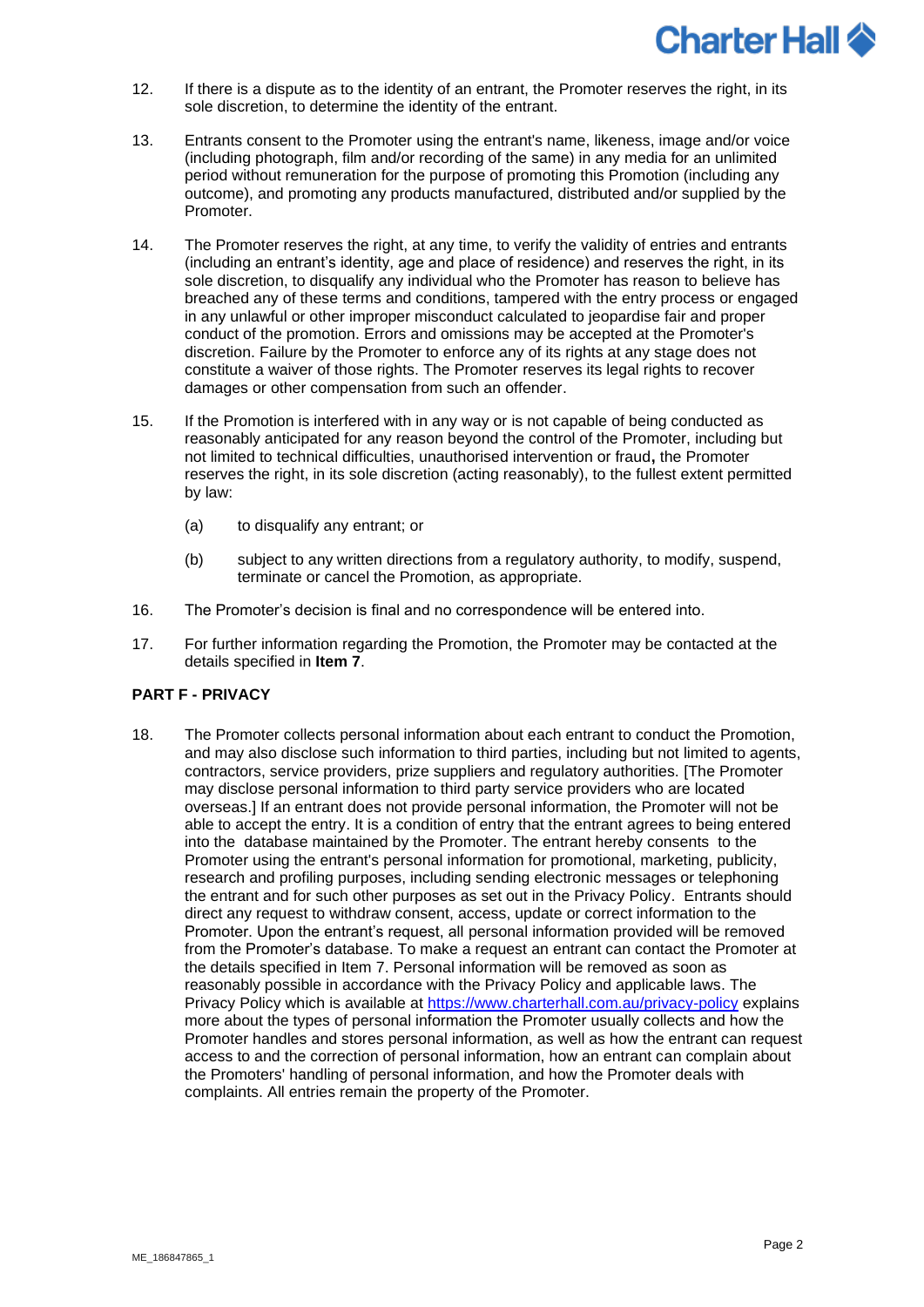# **Charter Hall 4**

### **PART 6 - LIABILITY**

- 19. The Promoter, it's related bodies corporate and any companies associated with this Promotion, accept no responsibility for any loss or damage whatsoever which is suffered (including but not limited to indirect or consequential loss) or for any personal injury suffered or sustained as a result of or in connection with the prize except for any liability which cannot be excluded by law.
- 20. The Promoter accepts no responsibility for any tax implications that may arise from or in connection with the prize or the use thereof. It is the responsibility of each customer to seek independent advice on the possible implications this may have on their own financial situation.
- 21. If for any reason the Promotion is not capable of running as planned including infection by computer virus, bugs, tampering, unauthorised intervention, fraud, technical failures or any other causes beyond the reasonable control of the Promoter, which corrupts or affects the administration security, fairness, integrity or proper conduct of this promotion, then it will be suspended subject to the approval of the gaming authorities, where required.
- 22. The Promoter reserves the right to disqualify any participant who tampers with the redemption process, and to cancel, terminate, modify or suspend the Promotion subject to the approval of the gaming authorities, where required.
- 23. If all or any part of any term or condition contained in these terms and conditions shall be declared or become unenforceable, invalid or illegal for any reason, such term or provision (or part thereof) shall be deemed severed from these terms and conditions of redemption and the other terms and conditions hereof shall remain in full force.